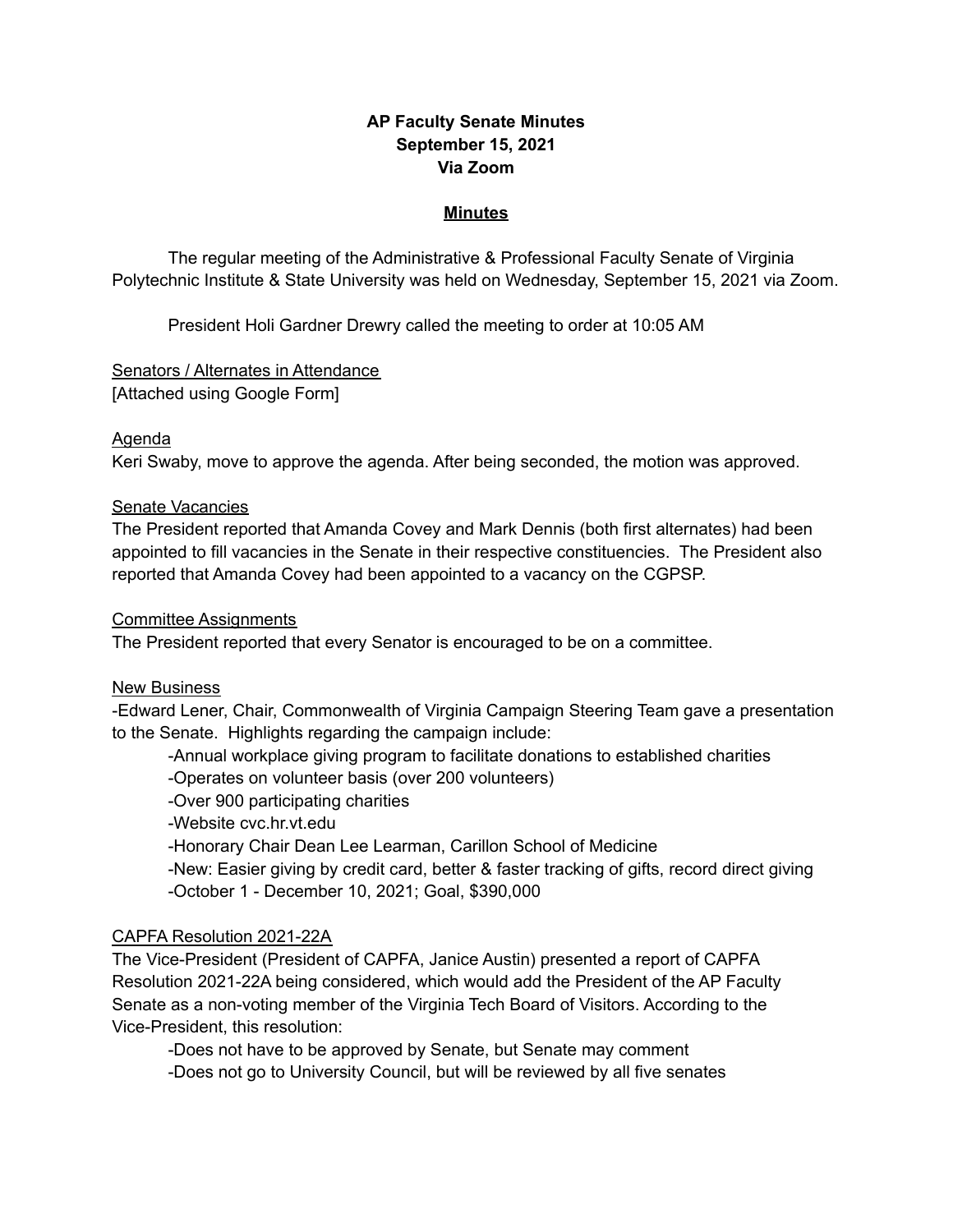After discussion, Chad Proudfoot moved to endorse the resolution, and to recommend its approval by CAPFA and the Board of Visitors. Upon being seconded, the motion was approved unanimously.

There was a brief period of discussion about seeking input from constituents, and future voting on administrative resolutions.

Committee Reports (on file) *Communication*: Jeri Baker, Chair [Report on File in Google Drive]

*Policies & Issues*: Lujean Baab, Chair -Invited presentation about Job Architecture Project [Report on File in Google Drive]

*Elections & Nominations*: Keri Swaby & Teri Pecora, Co-Chairs -Trying to fill two vacancies in Athletics for 1 and 2 year term, and General Administrative for 1 year term. -Elections will happen for individual groups

-Hope to have seats filled by October

Other Business

-The Senate was alerted that Steve Machusak is no longer AP Faculty, He will need replaced on the Commission on Student Affairs. Terri Pecora will serve instead.

-Greg Fansler announced that he is leaving Virginia Tech and going to Missouri State to be Executive Director of Alumni Relations. Members of the Senate congratulated Greg and wished him well.

-Joell Eifert began a discussion regarding representation information. There was a general question of what body represents each person? Ideas for possible action items regarding this were:

-Article for VT news about representation

-Survey about what duties do the nearly 2,000 AP faculty members perform

There being no further business, the President adjourned the meeting at 11:16 AM.

Respectfully submitted,

Chad N. Proudfoot Secretary-Treasurer